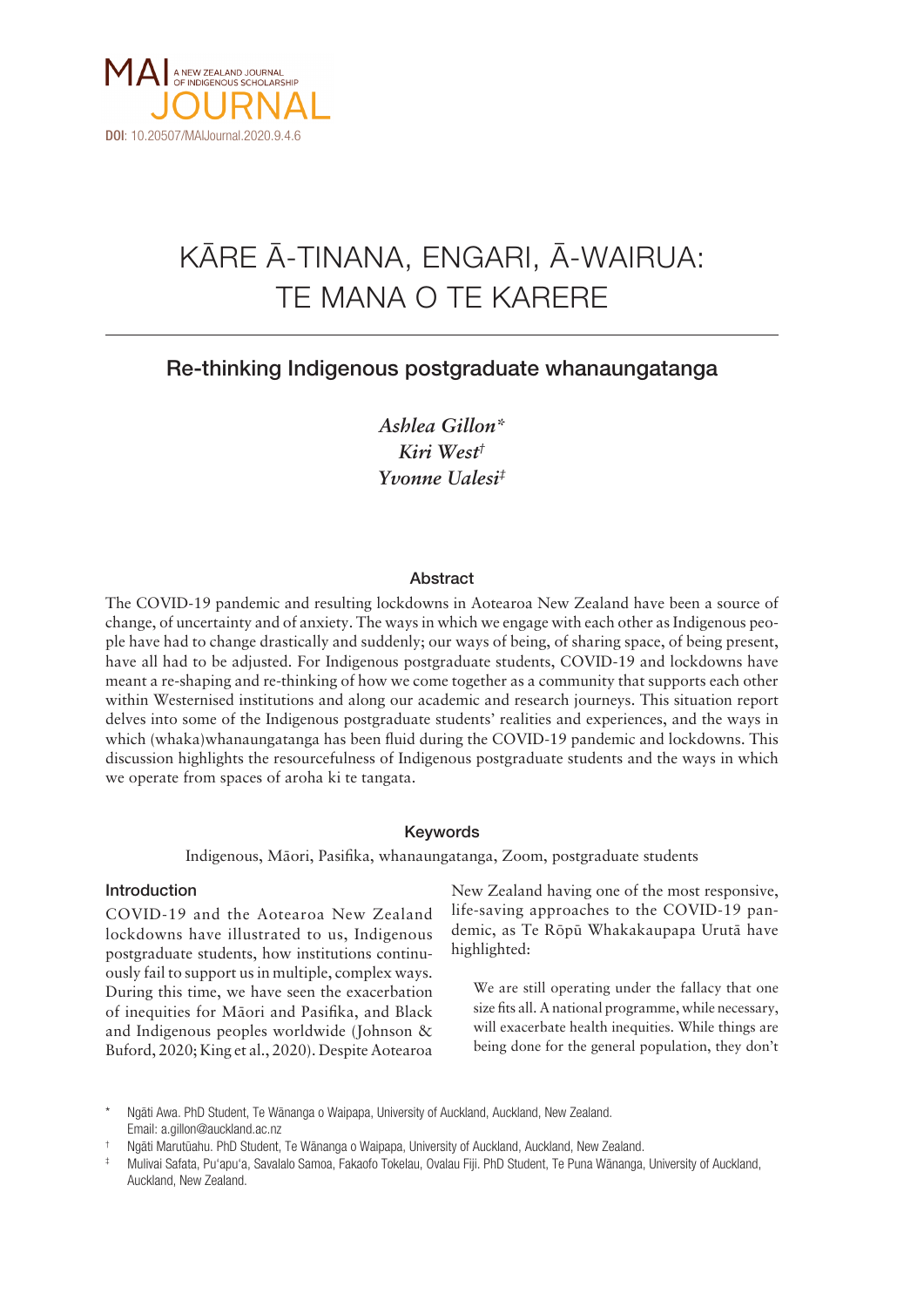have an equity lens, which is essential from the beginning. (Reid, 2020)

What has been evident for us within tertiary education, however, is that Mäori and Pasifika postgraduate students, much like iwi and wider Indigenous group responses, have established numerous new ways to engage and support each other through these uncertain, inequitable times (Enari & Matapo, 2020). This discussion centres the ways in which Indigenous postgraduate students have protected ourselves from harm and re-thought whanaungatanga. Ko wai mätou? We are Indigenous doctoral students in our third and fourth years of PhD research. Nö Ngäti Awa a Ashlea, nö Ngäti Marutüahu a Kiri, nö Mulivai Safata, Pu'apu'a, Savalalo Samoa, Fakaofo Tokelau, Ovalau Fiji a Yvonne.

### He aha te mana o te karere, te mana o te whanaungatanga hoki?

What is the power of a message, of connection? A text, a call, a Facebook message, a Tweet, tagging someone in a meme on Instagram, a social Zoom, a lying-in-bed-having-a-nap Zoom, a writing Zoom, a venting Zoom? What is the power of a message?

Following the announcement of the first COVID-19 lockdown in Aotearoa, Ashlea sent messages to Indigenous postgraduate students, friends and whanaunga, who replied, "you're the only one who's checking in on me". To clarify, we raise this example, not to be whakahïhï or to suggest that as Indigenous postgraduate students we are unsupported by our supervisors. We have been and continue to be supported by our supervisors. However, Indigenous postgraduate students wear multiple hats, as do our Indigenous supervisors, who have been responding to the wider needs of Indigenous peoples during this pandemic. We see this, we know this and we recognise our need to create places to tautoko each other in new (virtual) ways and allow space for our supervisors to undertake important kaupapa for all of us as they always do. This is, however, to highlight how Indigenous postgraduate students have re-thought and re-done whanaungatanga and to show where this COVID-19 situation originates. Those words have resonated since we heard them in March 2020. They have stuck and reflect the realities that as Indigenous postgraduate students, our lives are complex and full, and sometimes we may only have one other person checking in on us. While we are well aware of the emotional and mental burnout we are collectively experiencing (Tiatia-Seath, 2020), it is not to say that there is an expectation

on us, Indigenous postgraduate students (or any Indigenous person for that matter), leading full and multiple lives, to be constantly messaging everyone we know, everyone we love and everyone we care about, as this would undoubtably perpetuate that burnout. It is, however, to explore the power of a message, and methods we have utilised to come together to support each other as colleagues, as whanaunga and as friends (Enari & Matapo, 2020; Gillon, 2020; Tiatia-Seath, 2020).

As Indigenous peoples, and in particular, from our perspectives as postgraduate students, whanaungatanga is central to all that we do. It centres the importance of relationships and the ways in which we share space, experiences and cultural nuances, often in person. Exploring whakawhanaungatanga, Rata and Al-Asaad (2019) noted that:

Whakawhanaungatanga provides a framework for intercultural interactions that does not force people of colour to make out their silhouette against the backdrop of Päkehä culture, but rather, allows peoples of colour to define themselves in relation to and build relationships with one another. (p. 220)

This whanaungatanga also naturally incorporates our spirituality as an aspect of our distinctiveness and the ways in which we can operate from differing, mutually respectful spaces.

What we have seen, however, are the ways in which whanaungatanga have transformed during this time and how virtual spaces have become a more permanent fixture in our lives. As Professor Linda Tuhiwai Smith (2020) has highlighted:

We know that Mäori don't fall apart in a crisis. We know that we come together, and we're quite good. The problem with that is living from crisis to crisis is bad for our health. It's not good for our wellbeing, and it takes energy away from really trying to do the positive, transformative things that we want to do.

COVID-19 and the lockdowns have been another outlet for us Indigenous peoples to utilise and enhance our survival abilities, which, although they have become a necessary part of our lives, their continuous application is yet another distraction from our individual and collective kaupapa.

During the COVID-19 lockdowns, it has been very apparent in Indigenous realties that we are continuously required to be resilient (which we know is a complex way of understanding our responses to systemic failures—even resilience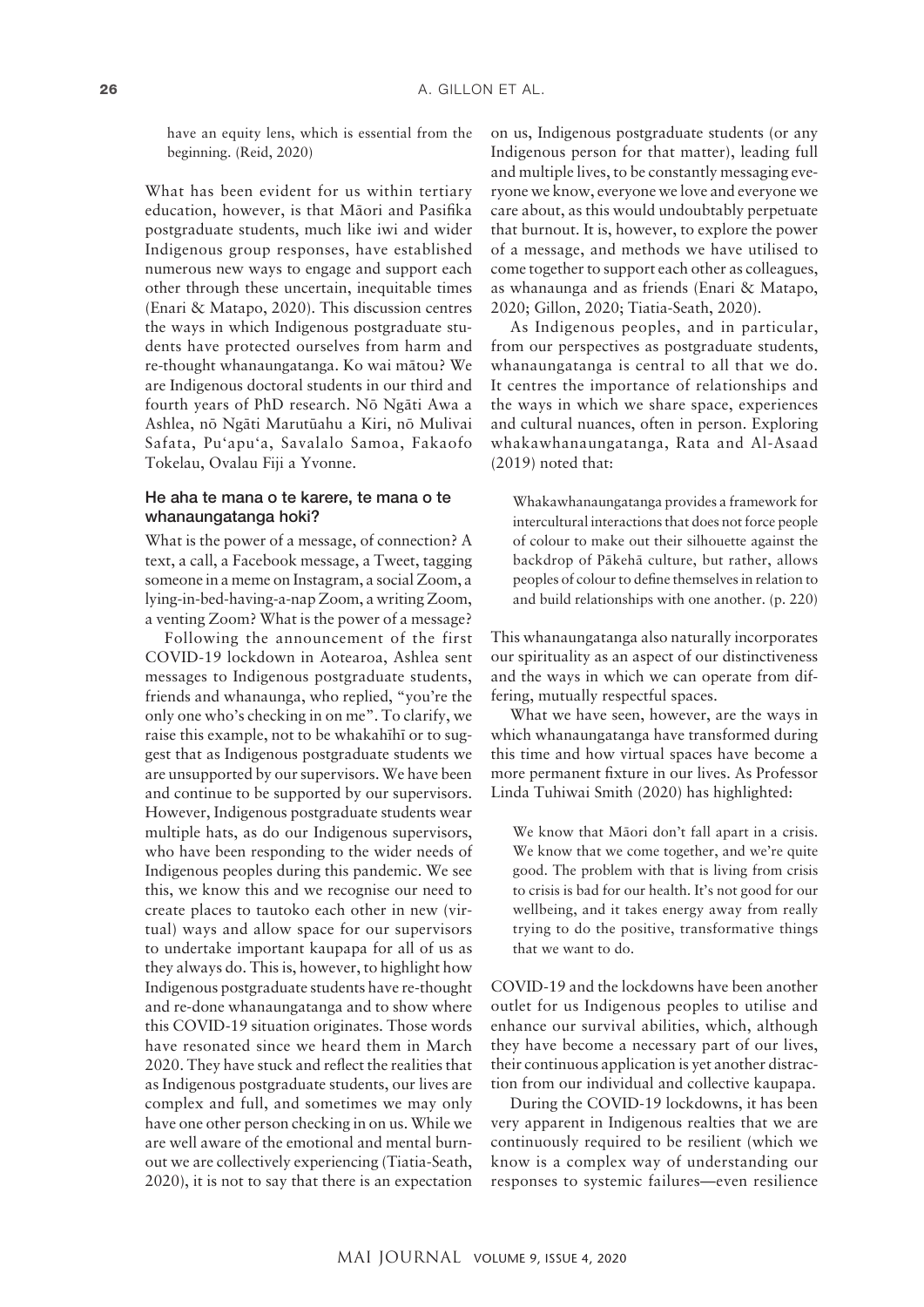needs to rest) and address how institutions continuously fail to support us or include us (Akuhata-Huntington et al., 2020; Jones, 2020; King et al., 2020). There is no doubt about the abilities, capabilities and tenacity of Indigenous peoples; nor is there any doubt about the fluidity and adaptability we embody. What we have done, as new and emerging Indigenous researchers, as Indigenous peoples in relation with each other, is come together, in virtual ways to fill that gap and address the unmet needs.

As Indigenous postgraduate students, our experiences of COVID-19 differ from those of undergraduate students. There are levels of autonomy and agency we have within our own research projects—we are, for the most part, undertaking self-directed study and research. Krushil Watene (2020) noted that "we [Mäori and Indigenous] know in times of crisis, generally, relationships matter the most, good relationships, enabling relationships, resilient relationships matter more in these times". We recognise the strength and importance of relationships on this journey, and as Indigenous postgraduate students we organised very quickly and determined our need for whanaungatanga and for connection, which required creating digital space for each other (Koya Vaka'uta, 2017). We created a Moanabased space that allowed us to (re)connect (H. Smith & Wolfgramm-Foliaki, 2020).

One of the ways in which this occurred was through regular Zoom spaces (often referred to as Zui or Zono, combinations of Zoom and hui and Zoom and fono) centred around different things we needed at the time. We scheduled writing Zooms, to hold space for each other to work on our different writing pieces, to see someone else's face staring at their screen, to feel like we were not working in vain, or in silos, to hold each other accountable, writing five words or 500 words. We scheduled venting Zooms, spaces to come together and just share our frustrations, our concerns, our fears, with other Indigenous postgraduate students who understand how challenging this journey is normally, without the global trauma of COVID-19. We scheduled social Zooms, spaces to relax, to have a drink and eat together, to have time away from our work with our friends who understand the challenges of the Indigenous postgraduate journey. We had Zooms watching movies, Zooms while we laid in bed having a nap, Zooms for cooking, Zooms for living our lives and sharing those aspects with others, now virtually.

This may not seem like much. However, koirä te mana o te karere, te mana o te whanaungatanga hoki, the power of these spaces, these messages, these Zooms, these relationships, is not to be minimised or discounted. Neither is the energy and effort that goes into maintaining a visual, mental, emotional and physical presence online for our whanaunga (Enari & Matapo, 2020; Koya Vaka'uta, 2017; Tiatia-Seath, 2020). We are re-writing the ways in which we understand Indigenous postgraduate and research relationality. We are adding to how we understand whakawhanaungatanga (Gillon, 2020). The importance of establishing and maintaining that relational space via online methods needs to be noted (Enari & Matapo, 2020; Koya Vaka'uta, 2017); while as peoples our praxis is often kanohiki-te-kanohi, and our tikanga is fluid and adaptive, and seeks to uplift and keep people safe. The utilisation of online spaces reflects our ingenuity and our desire and abilities to meet the needs of our peoples in progressive, safe ways.

As Indigenous postgraduate students on institutional timelines, we have been able to reflect together on what being a good whanaunga looks like and what being a good Indigenous researcher looks like to us (L. T. Smith, 2012). We have had to re-define this (Akuhata-Huntington et al., 2020). At times, it looks like staying home, not attempting to undertake research interviews via Zoom during various levels of lockdown, not travelling to be with our whänau. It looks like having a Zoom with other Indigenous postgraduate students venting our frustrations, venting our concerns about institutional limitations; it looks like inviting each other into our homes, into our spaces of rest, sometimes into our literal beds via our webcams and crying together on video, having a nap on camera. It looks like being there ä-wairua, ä-pü whakaahua, ä-kuputuhi, ä-Pukamata, ä-Tïhau, ä-ahatanga hoki.

#### Concluding comments

Linda Tuhiwai Smith (2020) noted that our ethic of celebration should centre re-claiming opportunities to experience joy and honour each other. This joy can be seen in the ways we re-think and re-claim what whanaungatanga looks like during a pandemic for Indigenous postgraduate students. Our ways of forming and maintaining relationships have changed. Our ways of relating to each other, of supporting each other, have shifted from in person to virtually very suddenly. We have addressed our needs for community through various means. Whanaungatanga is just as fluid as we are as peoples of the Moana (Gillon, 2020; H. Smith & Wolfgramm-Foliaki, 2020), and our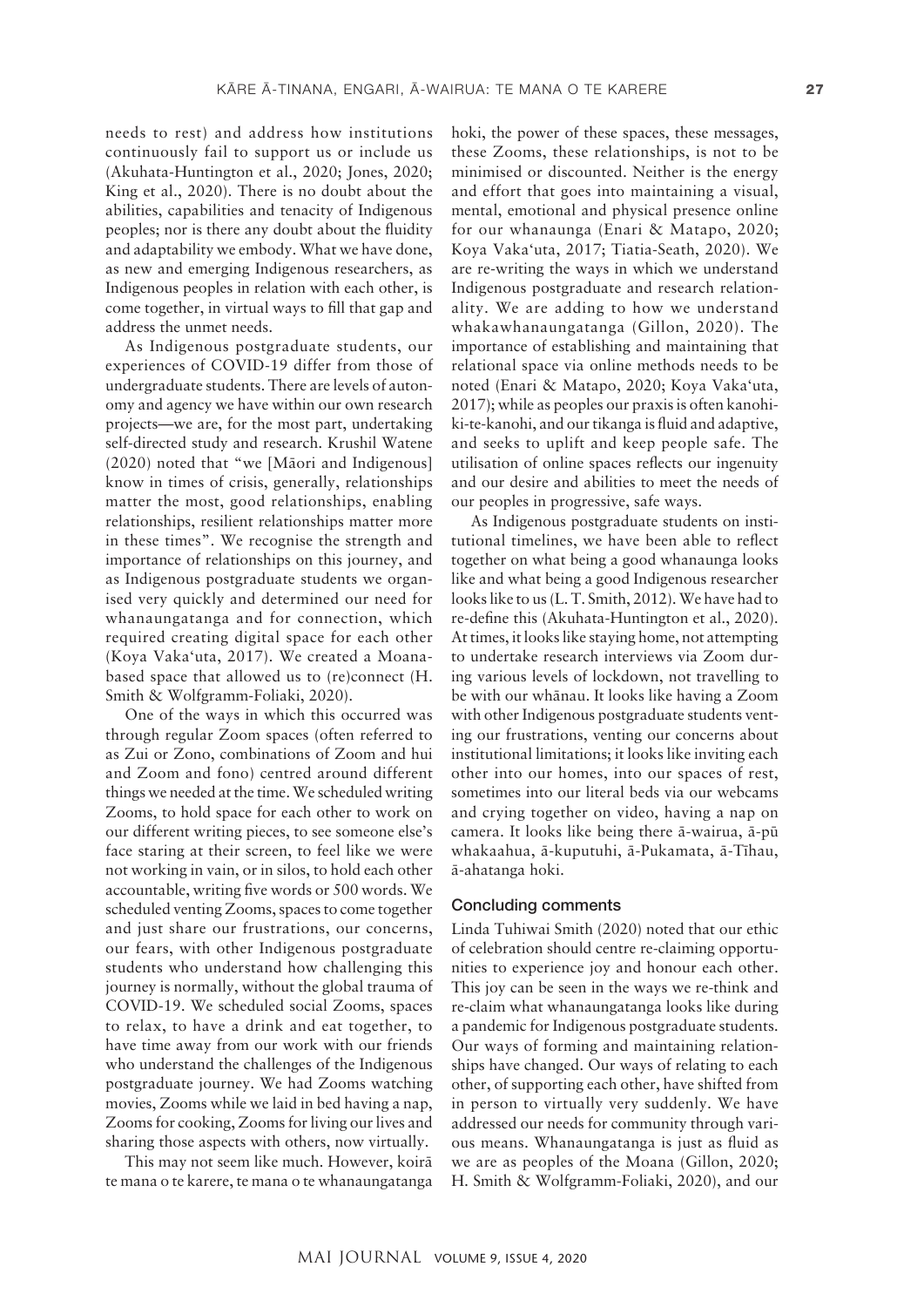actions, our karere, our messages, our Zooms, our social media interactions and our care for each other on our postgraduate journeys reflect the different ways in which we can aroha ki te tangata and have joy. The variety in how we have come together shows not only our resourcefulness but also the ways we are constantly re-shaping and re-thinking relationships with our Indigenous whanaunga while occupying Westernised institutions (Gillon, 2020). In summary, we stipulate: käre ä-tinana, engari, ä-wairua.

#### **Glossary**

| Māori                              |                                                                    |
|------------------------------------|--------------------------------------------------------------------|
| ā-ahatanga hoki                    | via whatever method                                                |
| ā-kuputuhi                         | via text                                                           |
| Aotearoa                           | New Zealand                                                        |
| ā-Pukamata                         | via Facebook                                                       |
| ā-pū whakaahua                     | via camera                                                         |
| aroha ki te tangata                | love for people                                                    |
| ā-Tīhau                            | via Twitter                                                        |
| ā-tinana                           | in person, in body                                                 |
| ā-wairua                           | in spirit, via soul                                                |
| hui                                | coming together of peoples,<br>meeting, gathering                  |
| iwi                                | tribe                                                              |
| kanohi-ki-te-kanohi                | face to face                                                       |
| kāre ā-tinana, engari,<br>ā-wairua | not in person or physically,<br>but in essence, spirit and<br>soul |
| karere                             | message                                                            |
| kaupapa                            | purpose, plan, principle,<br>topic, agenda, issue                  |
| koirā te mana o te<br>karere       | that is the power of a<br>message                                  |
| ko wai mātou?                      | who are we?                                                        |
| moana                              | ocean, sea                                                         |
| Pākehā                             | New Zealand European                                               |
| rōpū                               | group of people                                                    |
| tautoko                            | support, advocate for,<br>accept                                   |
| te mana o te<br>whanaungatanga     | power of relationships                                             |
| tikanga                            | protocol, principles,<br>practice, plan, values,<br>belief system  |
| whakahīhī                          | vain, arrogant, smug                                               |
| whakawhanaungatanga                | building relationships,<br>building connections                    |
| whanaunga                          | relation, connection,<br>relative, kin                             |

| whanaungatanga | relationship, kinship, a   |
|----------------|----------------------------|
|                | sense of connection        |
| Samoan         |                            |
| fono           | gathering, meeting, coming |
|                | together of peoples        |

#### References

- Akuhata-Huntington, Z., Foster, S., Gillon, A., Merita, M., Oliver, L., Parata, N., Ualesi, Y., & Naepi, S. (2020). COVID-19 and Indigenous resilience. *Higher Education Research & Development*, *39*(7), 1377–1383. <https://doi.org/fj2t>
- Enari, D., & Matapo, J. (2020). The Digital Vä: Pasifika education innovation during the Covid-19 pandemic. *MAI Journal*, *9*(4).<https://doi.org/fjtj>
- Gillon, A. (2020). Growing the fleet—A Mäori research-teina's perspective on Mäori and Pasifika re-search relationality. *MAI Journal*, *9*(1). [https://](https://doi.org/fjtk) [doi.org/fjtk](https://doi.org/fjtk)
- Johnson, A., & Buford, T. (2020). *Early data shows African Americans have contracted and died of coronavirus at an alarming rate*. ProPublica. [https://](https://www.propublica.org/article/early-data-shows-african-americans-have-contracted-and-died-of-coronavirus-at-an-alarming-rate) [www.propublica.org/article/early-data-shows](https://www.propublica.org/article/early-data-shows-african-americans-have-contracted-and-died-of-coronavirus-at-an-alarming-rate)[african-americans-have-contracted-and-died-of](https://www.propublica.org/article/early-data-shows-african-americans-have-contracted-and-died-of-coronavirus-at-an-alarming-rate)[coronavirus-at-an-alarming-rate](https://www.propublica.org/article/early-data-shows-african-americans-have-contracted-and-died-of-coronavirus-at-an-alarming-rate)
- Jones, R. (2020). Why equity for Mäori must be prioritised during the Covid-19 response. *The Spinoff*. [https://thespinoff.co.nz/atea/18-03-2020/](https://thespinoff.co.nz/atea/18-03-2020/why-equity-for-maori-must-be-prioritised-during-the-covid-19-response/) [why-equity-for-maori-must-be-prioritised-during](https://thespinoff.co.nz/atea/18-03-2020/why-equity-for-maori-must-be-prioritised-during-the-covid-19-response/)[the-covid-19-response/](https://thespinoff.co.nz/atea/18-03-2020/why-equity-for-maori-must-be-prioritised-during-the-covid-19-response/)
- King, P., Cormack, D., McLeod, M., Harris, R., & Gurney, J. (2020, April 10). *COVID-19 and Mäori Health—When equity is more than a word* [Online forum post]. Public Health Expert. [https://](https://blogs.otago.ac.nz/pubhealthexpert/2020/04/10/covid-19-and-maori-health-when-equity-is-more-than-a-word/) [blogs.otago.ac.nz/pubhealthexpert/2020/04/10/](https://blogs.otago.ac.nz/pubhealthexpert/2020/04/10/covid-19-and-maori-health-when-equity-is-more-than-a-word/) [covid-19-and-maori-health-when-equity-is-more](https://blogs.otago.ac.nz/pubhealthexpert/2020/04/10/covid-19-and-maori-health-when-equity-is-more-than-a-word/)[than-a-word/](https://blogs.otago.ac.nz/pubhealthexpert/2020/04/10/covid-19-and-maori-health-when-equity-is-more-than-a-word/)
- Koya Vaka'uta, C. (2017). The Digital Va: Negotiating socio-spatial relations in cyberspace, place and time. In U. Vaai & U. Nabobo-Baba (Eds.). *The relational self: Decolonizing personhood in the*  Pacific (pp. 61–78). The University of the South Pacific and The Pacific Theological College.
- Rata, A., & Al-Asaad, F. (2019). Whakawhanaungatanga as a Mäori approach to Indigenous–settler of colour relationship building. *New Zealand Population Review*, *45*, 211–233. [https://population.org.nz/](https://population.org.nz/app/uploads/2019/12/NZPR-Vol-45_Rata-and-Al-Asaad.pdf) [app/uploads/2019/12/NZPR-Vol-45\\_Rata-and-](https://population.org.nz/app/uploads/2019/12/NZPR-Vol-45_Rata-and-Al-Asaad.pdf)[Al-Asaad.pdf](https://population.org.nz/app/uploads/2019/12/NZPR-Vol-45_Rata-and-Al-Asaad.pdf)
- Reid, P. (2020). *Te Röpü Whakakaupapa Urutä: National Mäori Pandemic Group*. [https://www.](https://www.uruta.maori.nz/about) [uruta.maori.nz/about](https://www.uruta.maori.nz/about)
- Smith, H., & Wolfgramm-Foliaki, 'E. (2020). Igniting the vä—Vä-kä methodology in a Mäori-Pasifika research fellowship. *MAI Journal*, *9*(1). [https://](https://doi.org/fjtm) [doi.org/fjtm](https://doi.org/fjtm)
- Smith, L. T. (2012). *Decolonizing methodologies*. Zed Books.
- Smith, L. T. (2020). *Rationing Mäori life and wellbeing—Who decides and how?* [Webinar]. Ngä Pae o Te Märamatanga. [http://www.maramatanga.co.nz/](http://www.maramatanga.co.nz/news-events/news/npm-tautoko-covid-19-webinar) [news-events/news/npm-tautoko-covid-19-webinar](http://www.maramatanga.co.nz/news-events/news/npm-tautoko-covid-19-webinar)